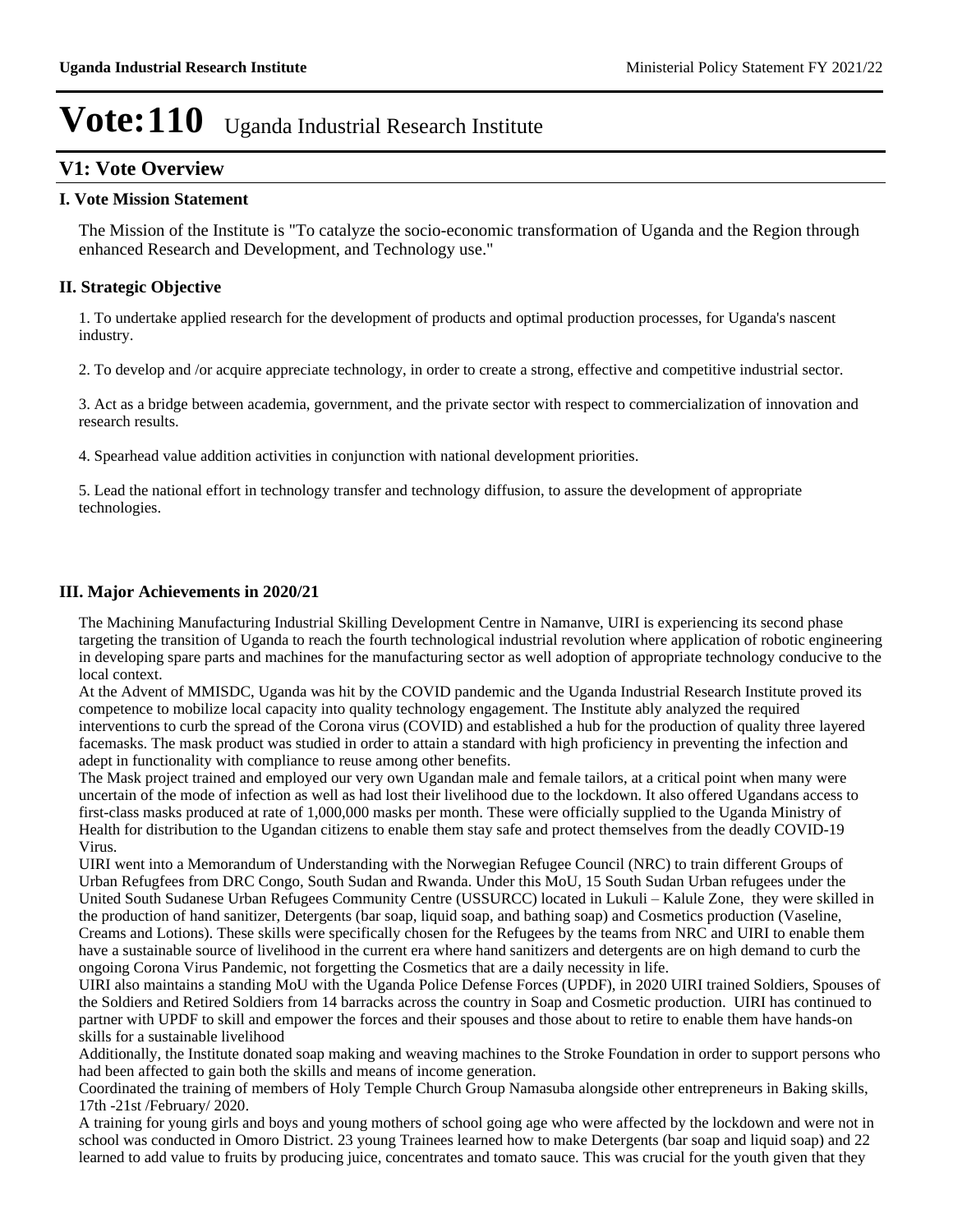were not attending school and instead of being lured into destructive activities for the boys and early pregnancies for the girl child, it was better to give them a skill to enable them start small business, keep active and earn money to fend for themselves when schools resume.

UIRI has added value to Bamboo as a substitute to wood products - Bamboo has recently been promoted in Uganda as a viable substitute to wood. In line with UIRI's mandate, the institute has continuously engaged in research and developed innovated products such as Bamboo construction material, interior design items, furniture, cutlery, gifts, tooth picks, cosmetics among others.

UIRI's work in this area in 2020 ventured into the production of activated charcoal from Bamboo for medicinal purposes. The Bamboo unit also started research on making bamboo beverages.

The Paper Pilot Plant processed sugarcane bagasse (dry sugarcane pulp) into paper adding to the number of plant materials being utilized in the production of handmade paper.

The Textile Unit capitalized on producing threads from cotton. This aimed at boosting the capacity of farmers to add value to cotton using a wooden manual spinning wheel. The Unit also produced silk threads extracted from the silk worm cocoons. Improvement of the ECGF Biomedical Device

Following a successful year of piloting the Electrically Controlled Gravity Feed Infusion Set (ECGF), UIRI in 2020 started work on improving the device with the German African Innovation Incentive Award. The first workshop for this was held in June 2020. The goal of improving the ECGF is to commercialize it and gunner more support for scaling it up to be used in health centers and hospitals to save patient's lives.

Adoption of the Mobile Diagnostic Device

UIRI partnered with the University of Glasgow to rally the adoption of the mobile diagnostic device which would be vital in diagnosing diseases such as malaria. The University had a prototype and UIRI was designated to be the partner organization that produces more samples of the prototype and sends to other partners in countries such as Ghana. It is anticipated that a larger grant is to be released for this project in 2021.

Production of Alcoholic and Non-Alcoholic Sanitizers

To combat the COVID pandemic, UIRI placed emphasis on the production of sanitizers. Research Teams from the Microbiology & Biotechnology Labs worked extra hard to develop the following innovative products;

- Non-alcoholic sanitizers for the comfort of citizens that distance themselves from alcohol because of religious, health beliefs or cultural restrictions regarding alcohol use.

- Hand Gel that acts as a substitute of soap to enable the citizens wash their hands and stay safe from the COVID-19 virus.

Alcoholic sanitizers were produced to meet the needs of all Ugandan citizens

Announced that UIRI had been added to the official list of certified companies by UNBS to produce non-medical facemasks for the Ugandan citizens

UIRI recruited the following enterprises into its Business Incubation Programme;

- Shama Confectionaries (Bakery)

- Nyumbani (Fish processing)

- Bambripa Innovation and Skilling Centre (Bamboo processing)

- Lisquick (Bamboo Processing) and

- KaCyber (IT).

As COVID-19 reined, UIRI encouraged its incubatees and Trainees to get certification particularly those producing hygiene products. Amour Group Limited producers of Amour Sanitizers were certified and received the Quality Mark for its product, Spencer Holding Limited got the Quality Mark for its Farms Finest Beef Sausages

UIRI was much honored to be a part of the development of the NRM Manifesto for the years 2021-2026. UIRI Staff and management were part of a bigger team of industrialists, scientists and researchers chosen by the President of Uganda, H.E Yoweri Kaguta Museveni to develop the new NRM Manifesto that was science led and industrial based to push the country to its national; development Plan of middle income status.

UIRI working with the Africa Agribusiness Incubation Network – The institute provided office space for the AAIN secretariat. This was important to enable close working relationship for the realization of the 6th Africa agribusiness incubation conference and exhibition (AAICE) that was selected globally to take place in Uganda and in particular at UIRI's Machining, Manufacturing Industrial Skills Development Centre(MMISDC).

UIRI also continues to work closely under the Memorandum of understanding with the Operation Wealth Creation (OWC) to skill communities and spread the word to encourage Ugandan citizens embrace industrialization. In this regard, the partnership held a Talk Show on Capital FM Radio where the Executive Director UIRI, Prof. Charles Kwesiga spoke about the Institute's establishment, activities, success and opportunities available for the Ugandan citizens. This led to more adverts and voice overs at the Radio station to keep the citizens informed about the Uganda Industrial Research Institute activities.

### **IV. Medium Term Plans**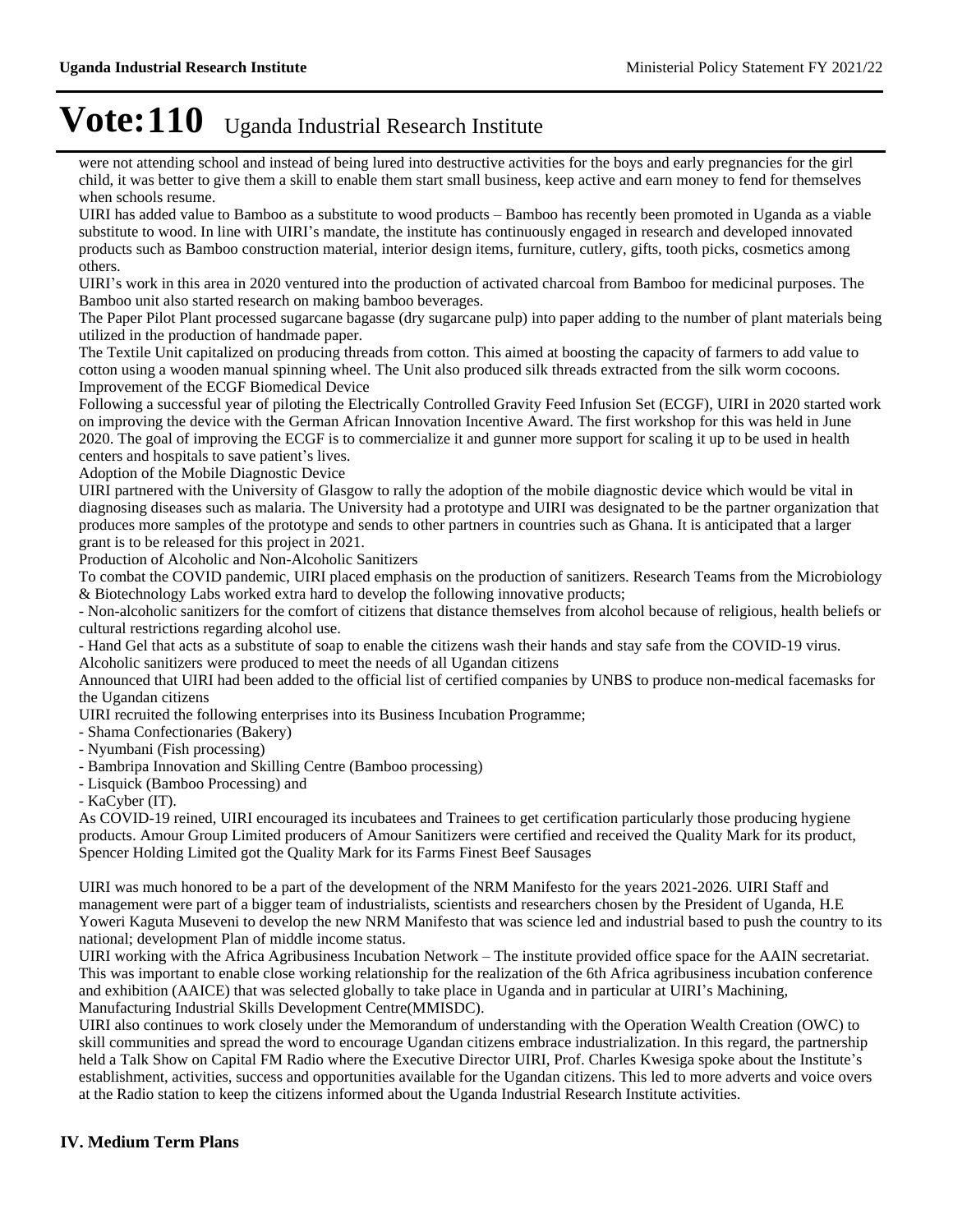- 1.Create regional value addition centers to address product prevalent in specific regions
- 2. Promote and expand UIRI's Industrial and Technological Incubation Center and accelerate graduation of incubatees
- 3. Support operationalization of Machining and Manufacturing Production and Training Center for Industrial Skills Capacity Training
- 4. Innovate and develop technologies for uptake to foster Science Technology and Innovation Development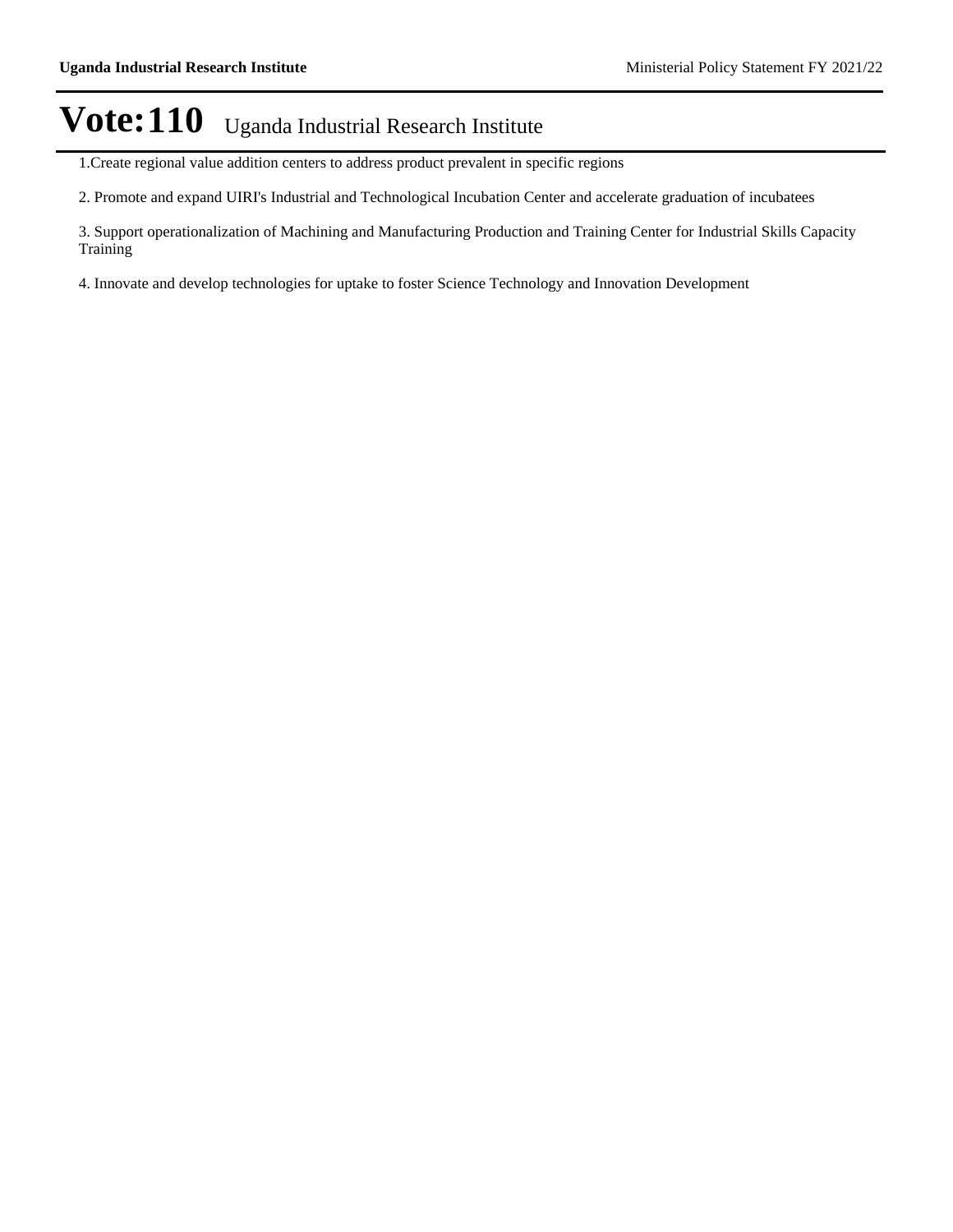### **V. Snapshot Of Medium Term Budget Allocations**

**Table 5.1: Overview of Vote Expenditures (UShs Billion)**

|                  |                                                      |                    | 2020/21       |                                           |         | <b>MTEF Budget Projections</b> |         |         |         |
|------------------|------------------------------------------------------|--------------------|---------------|-------------------------------------------|---------|--------------------------------|---------|---------|---------|
|                  |                                                      | 2019/20<br>Outturn | <b>Budget</b> | <b>Approved Expenditure</b><br>by End Dec | 2021/22 | 2022/23                        | 2023/24 | 2024/25 | 2025/26 |
| <b>Recurrent</b> | Wage                                                 | 5.307              | 6.326         | 3.110                                     | 6.326   | 6.643                          | 6.643   | 6.643   | 6.643   |
|                  | Non Wage                                             | 11.955             | 11.598        | 2.996                                     | 11.598  | 11.598                         | 11.598  | 11.598  | 11.598  |
| Devt.            | GoU                                                  | 7.161              | 5.496         | 1.549                                     | 5.496   | 5.496                          | 5.496   | 5.496   | 5.496   |
|                  | Ext. Fin.                                            | 0.000              | 0.000         | 0.000                                     | 0.000   | 0.000                          | 0.000   | 0.000   | 0.000   |
|                  | <b>GoU</b> Total                                     | 24.424             | 23.420        | 7.655                                     | 23.420  | 23.737                         | 23.737  | 23.737  | 23.737  |
|                  | <b>Total GoU+Ext Fin (MTEF)</b>                      | 24.424             | 23.420        | 7.655                                     | 23.420  | 23.737                         | 23.737  | 23.737  | 23.737  |
|                  | Arrears                                              | 1.576              | 0.606         | 1.021                                     | 0.000   | 0.000                          | 0.000   | 0.000   | 0.000   |
|                  | <b>Total Budget</b>                                  | 26.000             | 24.027        | 8.676                                     | 23.420  | 23.737                         | 23.737  | 23.737  | 23.737  |
|                  | <b>A.I.A Total</b>                                   | 0.000              | 0.000         | 0.000                                     | 0.000   | 0.000                          | 0.000   | 0.000   | 0.000   |
|                  | <b>Grand Total</b>                                   | 26.000             | 24.027        | 8.676                                     | 23.420  | 23.737                         | 23.737  | 23.737  | 23.737  |
|                  | <b>Total Vote Budget</b><br><b>Excluding Arrears</b> | 24.424             | 23.420        | 7.655                                     | 23.420  | 23.737                         | 23.737  | 23.737  | 23.737  |

#### **Table 5.2: Budget Allocation by Programme (UShs Billion)**

|                                                 | 2021/22 Draft Estimates |          |              |
|-------------------------------------------------|-------------------------|----------|--------------|
| <b>Billion Uganda Shillings</b>                 | GoU                     | Ext. Fin | <b>Total</b> |
| Innovation, Technology Development and Transfer | 23.420                  | 0.000    | 23.420       |
| <b>Grand Total:</b>                             | 23,420                  | 0.000    | 23.420       |
| <b>Total excluding Arrears</b>                  | 23,420                  | 0.000    | 23.420       |

### **VI. Budget By Economic Clasification**

**Table V6.1 2020/21 and 2021/22 Budget Allocations by Item**

|                                       |        | 2020/21 Approved Budget |            |              |        | 2021/22 Draft Estimates |              |
|---------------------------------------|--------|-------------------------|------------|--------------|--------|-------------------------|--------------|
| Billion Uganda Shillings              | GoU    | Ext. Fin                | <b>AIA</b> | <b>Total</b> | GoU    | Ext. Fin                | <b>Total</b> |
| <b>Output Class: Outputs Provided</b> | 17.924 | 0.000                   | 0.000      | 17.924       | 17.924 | 0.000                   | 17.924       |
| 211 Wages and Salaries                | 6.547  | 0.000                   | 0.000      | 6.547        | 6.547  | 0.000                   | 6.547        |
| 212 Social Contributions              | 0.633  | 0.000                   | 0.000      | 0.633        | 0.633  | 0.000                   | 0.633        |
| 213 Other Employee Costs              | 2.732  | 0.000                   | 0.000      | 2.732        | 2.608  | 0.000                   | 2.608        |
| 221 General Expenses                  | 1.040  | 0.000                   | 0.000      | 1.040        | 1.475  | 0.000                   | 1.475        |
| 222 Communications                    | 0.373  | 0.000                   | 0.000      | 0.373        | 0.295  | 0.000                   | 0.295        |
| 223 Utility and Property Expenses     | 2.176  | 0.000                   | 0.000      | 2.176        | 2.083  | 0.000                   | 2.083        |
| 224 Supplies and Services             | 0.675  | 0.000                   | 0.000      | 0.675        | 0.802  | 0.000                   | 0.802        |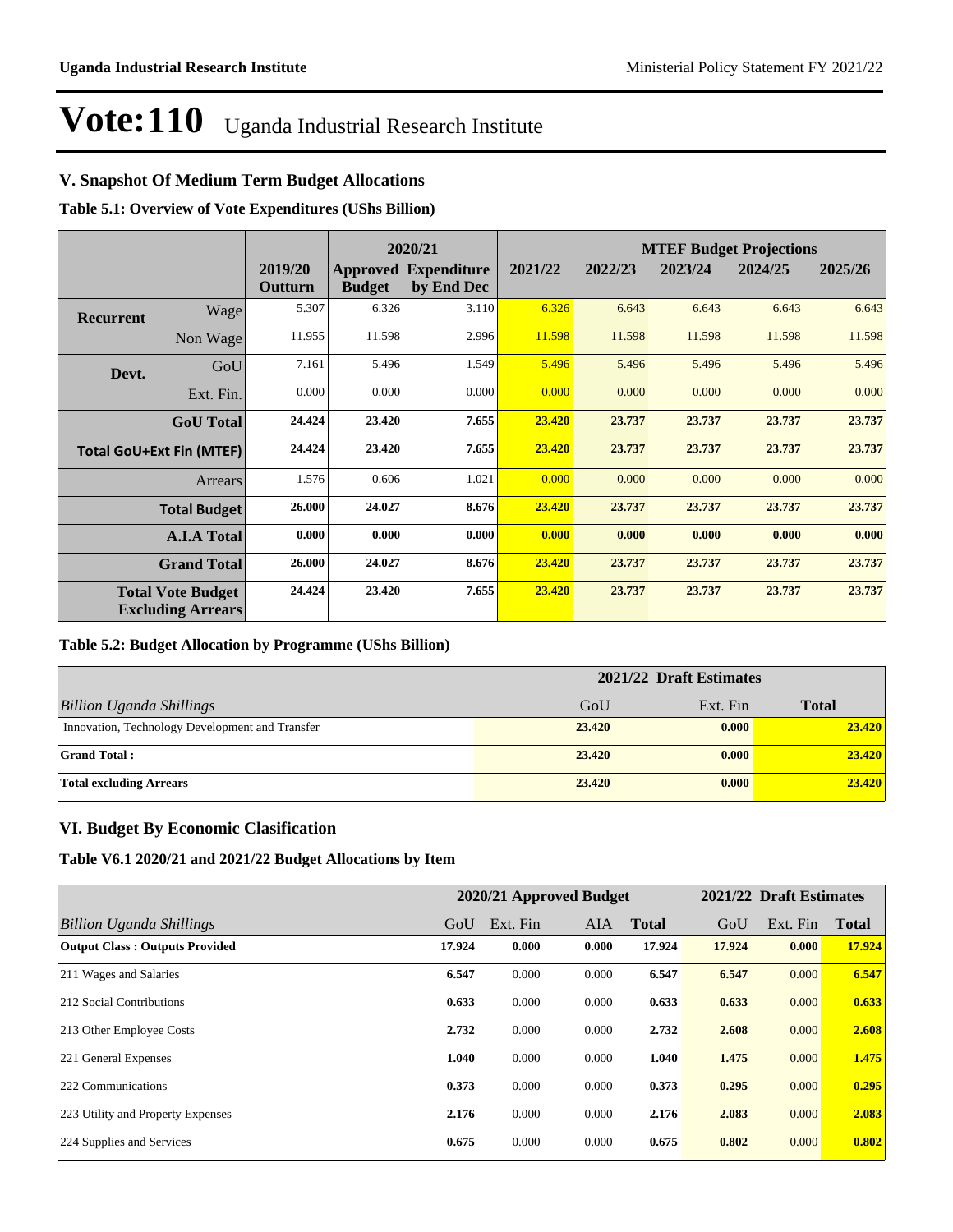| 225 Professional Services              | 0.160  | 0.000 | 0.000 | 0.160  | 0.100  | 0.000 | 0.100  |
|----------------------------------------|--------|-------|-------|--------|--------|-------|--------|
| 226 Insurances and Licenses            | 0.086  | 0.000 | 0.000 | 0.086  | 0.200  | 0.000 | 0.200  |
| 227 Travel and Transport               | 0.564  | 0.000 | 0.000 | 0.564  | 1.120  | 0.000 | 1.120  |
| 228 Maintenance                        | 2.923  | 0.000 | 0.000 | 2.923  | 2.047  | 0.000 | 2.047  |
| 282 Miscellaneous Other Expenses       | 0.015  | 0.000 | 0.000 | 0.015  | 0.015  | 0.000 | 0.015  |
| <b>Output Class: Capital Purchases</b> | 5.496  | 0.000 | 0.000 | 5.496  | 5.496  | 0.000 | 5.496  |
| <b>312 FIXED ASSETS</b>                | 5.496  | 0.000 | 0.000 | 5.496  | 4.796  | 0.000 | 4.796  |
| 314 INVENTORIES (STOCKS AND STORES)    | 0.000  | 0.000 | 0.000 | 0.000  | 0.700  | 0.000 | 0.700  |
| <b>Output Class: Arrears</b>           | 0.606  | 0.000 | 0.000 | 0.606  | 0.000  | 0.000 | 0.000  |
| 321 DOMESTIC                           | 0.606  | 0.000 | 0.000 | 0.606  | 0.000  | 0.000 | 0.000  |
| <b>Grand Total:</b>                    | 24.027 | 0.000 | 0.000 | 24.027 | 23.420 | 0.000 | 23.420 |
| <b>Total excluding Arrears</b>         | 23.420 | 0.000 | 0.000 | 23.420 | 23.420 | 0.000 | 23.420 |

### VII. Budget By Sub-Subprogramme, Department And Project

### **Table V7.1: Past Expenditure Outturns and Medium Term Projections by Sub-SubProgramme,Department and Project**

| Billion Uganda shillings                                         |                                     | FY 2020/21                |                                   |                                             |         | <b>Medium Term Projections</b> |         |             |
|------------------------------------------------------------------|-------------------------------------|---------------------------|-----------------------------------|---------------------------------------------|---------|--------------------------------|---------|-------------|
|                                                                  | <b>FY 2019/20</b><br><b>Outturn</b> | Approved<br><b>Budget</b> | <b>Spent By</b><br><b>End Dec</b> | 2021-22<br><b>Proposed</b><br><b>Budget</b> | 2022-23 | 2023-24                        | 2024-25 | $2025 - 26$ |
| 04 Industrial Research                                           | 26.000                              | 24.027                    | 8.676                             | 23,420                                      | 23.737  | 23.737                         | 23.737  | 23.737      |
| 01 Headquarters                                                  | 18.051                              | 18.531                    | 7.127                             | 17.924                                      | 18.241  | 18.241                         | 18.241  | 18.241      |
| 0430 Uganda Industrial Research Institute                        | 7.949                               | 0.000                     | 0.000                             | 0.000                                       | 0.000   | 0.000                          | 0.000   | 0.000       |
| 1598 Retooling of Uganda Industrial<br><b>Research Institute</b> | 0.000                               | 5.496                     | 1.549                             | 5.496                                       | 5.496   | 5.496                          | 5.496   | 5.496       |
| <b>Total for the Vote</b>                                        | 26.000                              | 24.027                    | 8.676                             | 23,420                                      | 23.737  | 23.737                         | 23.737  | 23.737      |
| <b>Total Excluding Arrears</b>                                   | 24.424                              | 23.420                    | 7.655                             | 23,420                                      | 23.737  | 23.737                         | 23.737  | 23.737      |

### VIII. Sub-SubProgramme Performance and Medium Term Plans

### **Table V8.1: Sub-SubProgramme Outcome and Outcome Indicators**

| <b>Sub-SubProgramme:</b> 04 Industrial Research |                                                                                                                                                  |
|-------------------------------------------------|--------------------------------------------------------------------------------------------------------------------------------------------------|
| Objective :                                     | 1. To undertake applied research for the development of products and optimal production processes, for<br>Uganda's nascent industry.             |
|                                                 | 2. To develop and /or acquire appropriate technology, in order to create a strong, effective and<br>competitive industrial sector.               |
|                                                 | 3. Act as a bridge between academia, government, and the private sector with respect to<br>commercialization of innovation and research results. |
|                                                 | 4. Spearhead value addition activities in conjunction with national development priorities.                                                      |
|                                                 | 5. Lead the national effort in technology transfer and technology diffusion, to assure the development of                                        |
|                                                 |                                                                                                                                                  |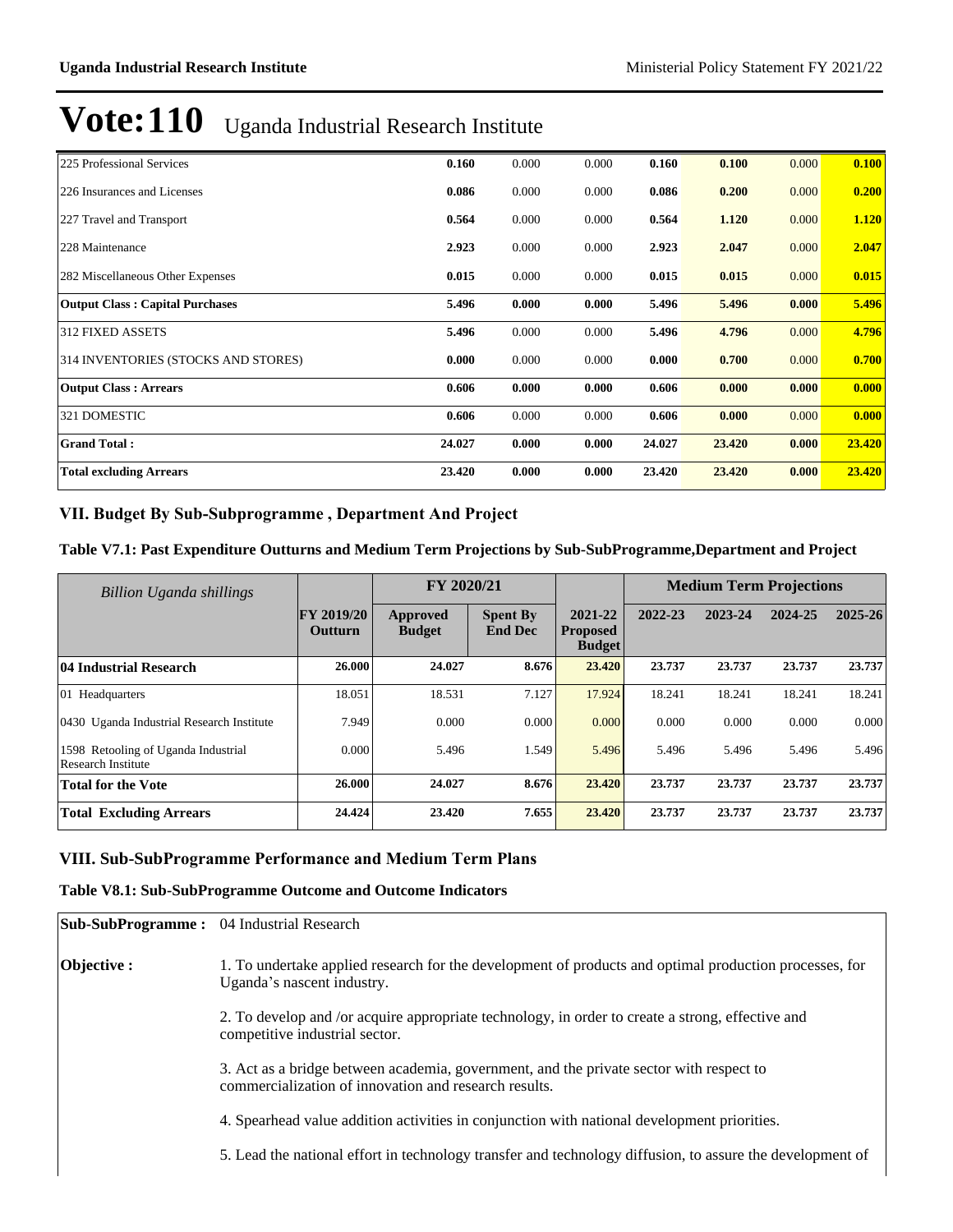|                                                                                 | appropriate technologies.                                                    |                 |                  |                                       |              |            |
|---------------------------------------------------------------------------------|------------------------------------------------------------------------------|-----------------|------------------|---------------------------------------|--------------|------------|
| <b>Responsible Officer:</b>                                                     | Prof. Charles Kwesiga                                                        |                 |                  |                                       |              |            |
| <b>Outcome:</b><br>Industrial Product Development and Technological Advancement |                                                                              |                 |                  |                                       |              |            |
|                                                                                 | <b>Sector Outcomes contributed to by the Programme Outcome</b>               |                 |                  |                                       |              |            |
|                                                                                 | 1. Increased technological and science uptake in development                 |                 |                  |                                       |              |            |
| 2. More technologies adopted                                                    |                                                                              |                 |                  |                                       |              |            |
|                                                                                 | <b>Outcome Indicators</b>                                                    |                 |                  | <b>Performance Targets</b><br>2021/22 | 2022/23      | 2023/24    |
|                                                                                 |                                                                              | <b>Baseline</b> | <b>Base year</b> | <b>Target</b>                         | Projection   | Projection |
| · Number of Research Innovations developed                                      |                                                                              | 4               | 2020             | $6\overline{}$                        | 8            | 12         |
|                                                                                 | • Number of developed and transfered Technologies utilized                   | 4               | 2020             | 6                                     | 8            | 10         |
| <b>Department: 01 Headquarters</b>                                              |                                                                              |                 |                  |                                       |              |            |
|                                                                                 | <b>Budget Output: 02 Research and Development</b>                            |                 |                  |                                       |              |            |
| Number of Analytical Services Provided                                          |                                                                              |                 |                  | 2,000                                 | 2,500        | 3,000      |
| 15<br>Number of Research and Development Projects Undertaken<br><b>12</b>       |                                                                              |                 |                  |                                       |              | 20         |
| <b>Budget Output: 03 Industrial and technological Incubation</b>                |                                                                              |                 |                  |                                       |              |            |
| Number of Startup Enterprises Incubated                                         |                                                                              |                 |                  | 5                                     | 6            | 8          |
| Number of technologies developed and diffused to users<br>3                     |                                                                              |                 |                  |                                       |              | 6          |
|                                                                                 | <b>Budget Output: 04 Model Value Addition Centre Establishment</b>           |                 |                  |                                       |              |            |
| No. of value addition centers established                                       |                                                                              |                 |                  | $\overline{2}$                        | 3            | 3          |
|                                                                                 | <b>Budget Output: 06 Industrial Skills Development and Capacity Building</b> |                 |                  |                                       |              |            |
|                                                                                 | Number of Industrial Trainees & Research Students supported                  |                 |                  | <b>200</b>                            | 280          | 330        |
| Number of Technical and Vocational trainings conducted                          |                                                                              |                 |                  |                                       | 3,000<br>400 | 500        |
| Number of ICT trainings conducted                                               |                                                                              |                 |                  | 600                                   | 700          | 800        |
|                                                                                 | <b>Budget Output: 07 Technology, Innovation, Transfer and Development</b>    |                 |                  |                                       |              |            |
| No. of technologies developed                                                   |                                                                              |                 |                  | 4                                     | 6            | 8          |
| Number of Products and processes developed                                      |                                                                              |                 |                  |                                       | 8            | 10         |
| Number of innovations and prototypes developed                                  |                                                                              |                 |                  |                                       | 5            | 6          |
|                                                                                 | <b>Budget Output: 08 Popularization of research and technologies</b>         |                 |                  |                                       |              |            |
| Number of Research publications achieved                                        |                                                                              |                 |                  | 3                                     | 4            | 6          |
| Number of Exhibitions participated in                                           |                                                                              |                 |                  | $20\,$                                | 22           | 25         |
| Number of media supplements on R&D Published                                    |                                                                              |                 |                  |                                       | 6            | 8          |
|                                                                                 | Number of Intellectual Property Rights Applications and Grants in Process    |                 |                  | $\overline{\mathbf{2}}$               | 4            | 6          |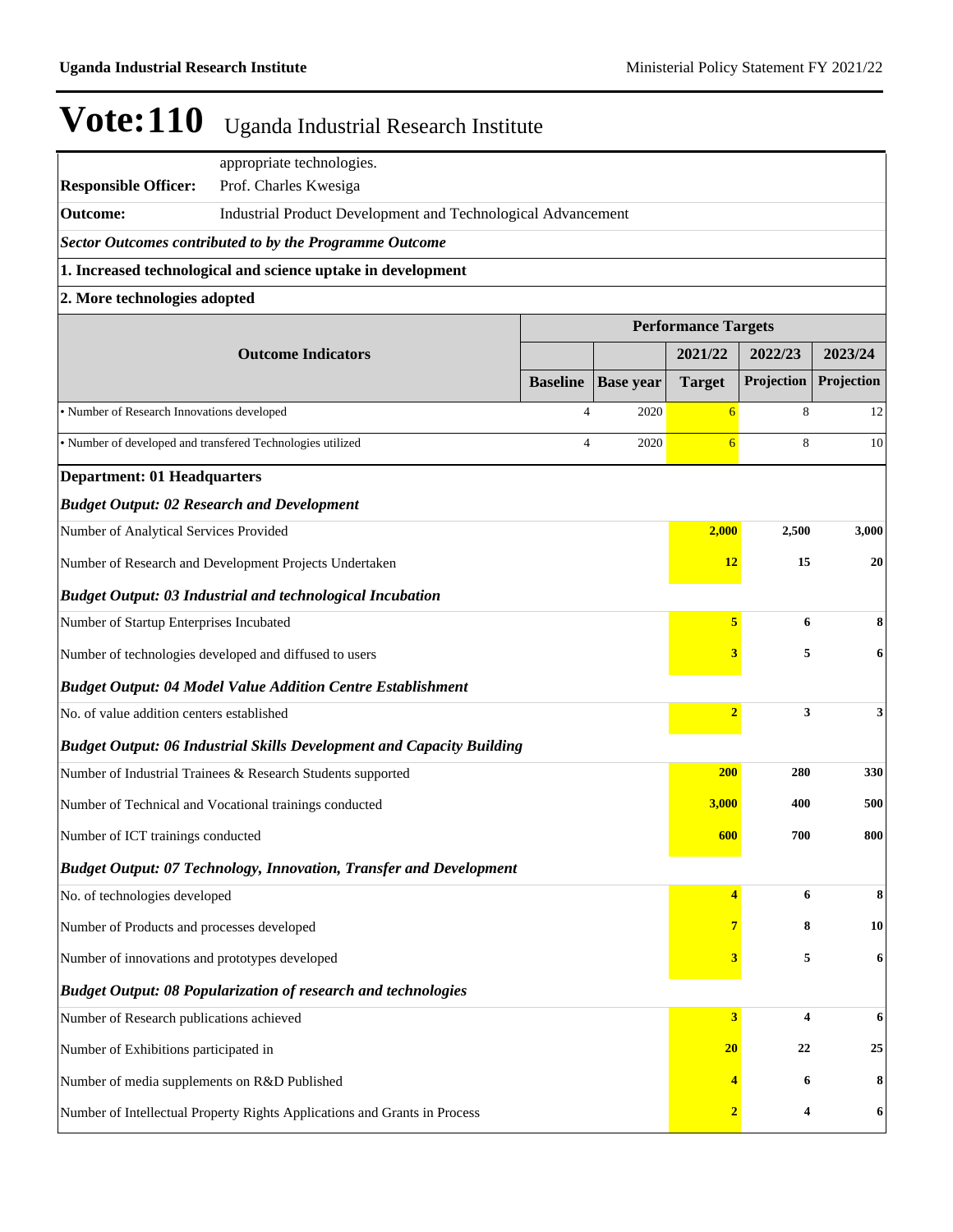### **IX. Major Capital Investments And Changes In Resource Allocation**

### **Table 9.1: Major Capital Investment (Capital Purchases outputs over 0.5Billion)**

| FY 2020/21                                                                                                                                                                                                       | FY 2021/22       |                                                                                                                                                                                                                                                                                                                                                                                                                                                                                                                                                                                                                                                                                                                                                                                                                                                                                                                                                                                                                                                                                                                                                                                                               |                                                                                                                                                                                                                                                                                                                                                                                                                                                                                                                                                                                                                                                                                                  |
|------------------------------------------------------------------------------------------------------------------------------------------------------------------------------------------------------------------|------------------|---------------------------------------------------------------------------------------------------------------------------------------------------------------------------------------------------------------------------------------------------------------------------------------------------------------------------------------------------------------------------------------------------------------------------------------------------------------------------------------------------------------------------------------------------------------------------------------------------------------------------------------------------------------------------------------------------------------------------------------------------------------------------------------------------------------------------------------------------------------------------------------------------------------------------------------------------------------------------------------------------------------------------------------------------------------------------------------------------------------------------------------------------------------------------------------------------------------|--------------------------------------------------------------------------------------------------------------------------------------------------------------------------------------------------------------------------------------------------------------------------------------------------------------------------------------------------------------------------------------------------------------------------------------------------------------------------------------------------------------------------------------------------------------------------------------------------------------------------------------------------------------------------------------------------|
| <b>Appr. Budget and Planned Outputs</b>                                                                                                                                                                          |                  | <b>Expenditures and Achievements by</b><br>end Dec                                                                                                                                                                                                                                                                                                                                                                                                                                                                                                                                                                                                                                                                                                                                                                                                                                                                                                                                                                                                                                                                                                                                                            | <b>Proposed Budget and Planned</b><br><b>Outputs</b>                                                                                                                                                                                                                                                                                                                                                                                                                                                                                                                                                                                                                                             |
| Vote 110 Uganda Industrial Research Institute                                                                                                                                                                    |                  |                                                                                                                                                                                                                                                                                                                                                                                                                                                                                                                                                                                                                                                                                                                                                                                                                                                                                                                                                                                                                                                                                                                                                                                                               |                                                                                                                                                                                                                                                                                                                                                                                                                                                                                                                                                                                                                                                                                                  |
| Sub-SubProgramme: 18 04 Industrial Research                                                                                                                                                                      |                  |                                                                                                                                                                                                                                                                                                                                                                                                                                                                                                                                                                                                                                                                                                                                                                                                                                                                                                                                                                                                                                                                                                                                                                                                               |                                                                                                                                                                                                                                                                                                                                                                                                                                                                                                                                                                                                                                                                                                  |
| Development Project: 1598 Retooling of Uganda Industrial Research Institute                                                                                                                                      |                  |                                                                                                                                                                                                                                                                                                                                                                                                                                                                                                                                                                                                                                                                                                                                                                                                                                                                                                                                                                                                                                                                                                                                                                                                               |                                                                                                                                                                                                                                                                                                                                                                                                                                                                                                                                                                                                                                                                                                  |
| Budget Output: 18 04 72 Government Buildings and Administrative Infrastructure                                                                                                                                   |                  |                                                                                                                                                                                                                                                                                                                                                                                                                                                                                                                                                                                                                                                                                                                                                                                                                                                                                                                                                                                                                                                                                                                                                                                                               |                                                                                                                                                                                                                                                                                                                                                                                                                                                                                                                                                                                                                                                                                                  |
| Construct non residential buildings for incubation centres and<br>expansion of the existing facilities at UIRI                                                                                                   |                  | completion of drainage channel at namanve<br>facility                                                                                                                                                                                                                                                                                                                                                                                                                                                                                                                                                                                                                                                                                                                                                                                                                                                                                                                                                                                                                                                                                                                                                         | Implement next phase of solar power installation<br>at MMISDC, Namanye, to save on electricity<br>consumption.<br>Renovate and maintain existing buildings at<br><b>Nakawa and Namanve campuses</b>                                                                                                                                                                                                                                                                                                                                                                                                                                                                                              |
| <b>Total Output Cost(Ushs Thousand)</b>                                                                                                                                                                          | 400,000          | 125,440                                                                                                                                                                                                                                                                                                                                                                                                                                                                                                                                                                                                                                                                                                                                                                                                                                                                                                                                                                                                                                                                                                                                                                                                       | 500,000                                                                                                                                                                                                                                                                                                                                                                                                                                                                                                                                                                                                                                                                                          |
| Gou Dev't:                                                                                                                                                                                                       | 400,000          | 125,440                                                                                                                                                                                                                                                                                                                                                                                                                                                                                                                                                                                                                                                                                                                                                                                                                                                                                                                                                                                                                                                                                                                                                                                                       | 500,000                                                                                                                                                                                                                                                                                                                                                                                                                                                                                                                                                                                                                                                                                          |
| Ext Fin:                                                                                                                                                                                                         | $\boldsymbol{0}$ | 0                                                                                                                                                                                                                                                                                                                                                                                                                                                                                                                                                                                                                                                                                                                                                                                                                                                                                                                                                                                                                                                                                                                                                                                                             | $\overline{0}$                                                                                                                                                                                                                                                                                                                                                                                                                                                                                                                                                                                                                                                                                   |
| A.I.A:                                                                                                                                                                                                           | $\boldsymbol{0}$ | $\mathbf{0}$                                                                                                                                                                                                                                                                                                                                                                                                                                                                                                                                                                                                                                                                                                                                                                                                                                                                                                                                                                                                                                                                                                                                                                                                  | $\overline{0}$                                                                                                                                                                                                                                                                                                                                                                                                                                                                                                                                                                                                                                                                                   |
| Budget Output: 18 04 77 Purchase of Specialised Machinery & Equipment                                                                                                                                            |                  |                                                                                                                                                                                                                                                                                                                                                                                                                                                                                                                                                                                                                                                                                                                                                                                                                                                                                                                                                                                                                                                                                                                                                                                                               |                                                                                                                                                                                                                                                                                                                                                                                                                                                                                                                                                                                                                                                                                                  |
| Procure bakery equipment for UIRI campus<br>Purchase diary equipment for UIRI campus<br>Procurement of laboratory equipment<br>Purchase of motor vehicles to replace UIRI's old fleet and for<br>namanve project |                  | Installation of face mask laboratory testing<br>equipment<br>Machine maintenance and training in MAZIBA<br>wine factory, kabale district<br>Fabrication of a prototype for solar water<br>heater, energy systems department.<br>Serviced the main batch pasteurizer machine<br>Installation and test running of the following<br>face mask testing equipment delivered from<br>Gester Instruments International:<br>1. Bacterial Filtration Efficiency Tester<br>2. Differential Pressure Tester<br>3. Breathability Tester<br>Fabrication of equipment for cosmetic<br>technology, UIRI cosmetic section, {for<br>production and commercialization of Hand<br>sanitizer, Liquid soap detergent and hand Gels<br>Machining the hardened internal shaft of the<br>roller for the bearings to fit and also doing the<br>internal threading of its ends with thread taps.<br>Two Machines were dismantled to access the<br>faulty parts that were replaced by new ones and<br>reassembled.<br>Machinery installation at textiles facility -<br>Bwebajja<br>Machine maintenance and installation of palm<br>fruit steam sterilizer for KANUNGU Palm oil<br>factory<br>Fabrication of mixing/homogenizing tank for | <b>Purchase of Soxhlet Extraction apparatus for</b><br>Advanced application & operation of analytical<br>equipment to produce accurate test results<br><b>Acquisition of Laboratory</b><br>apparatus & glassware for microbiology,<br>chemistry, food and biotechnology analytical<br><b>laboratories</b><br><b>Purchase of additional machinery, equipment &amp;</b><br>accessories not covered under the scope of the<br>Chinese government grant that established the<br><b>MMISDC</b> at Namanye these include cutting gears<br>& shafts, taper drills, dividing heads, centred<br>wheels<br>Purchase of firing Kiln (with spares and surger)<br>for tile production at Ceramics Pilot Plant |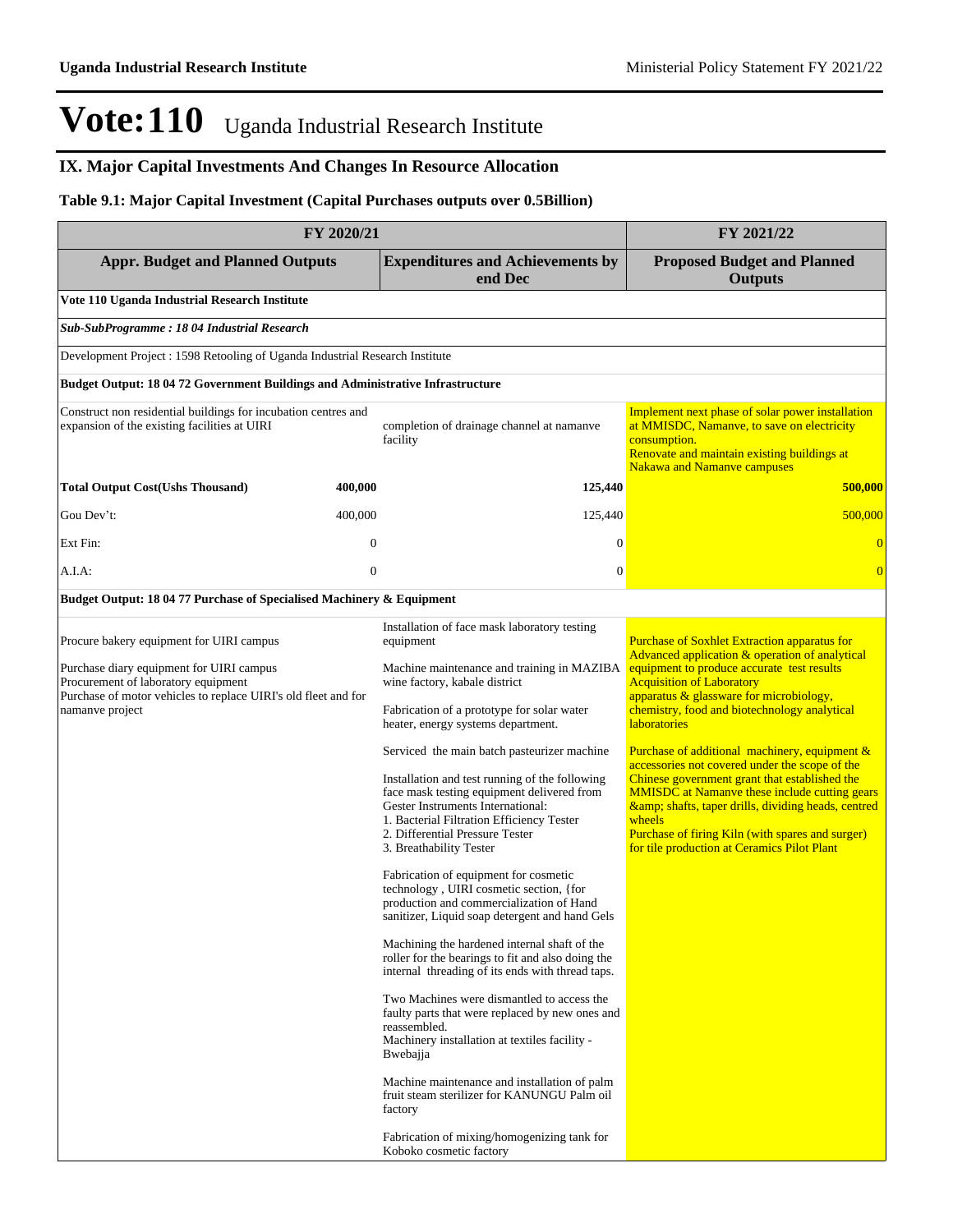| <b>Total Output Cost (Ushs Thousand)</b> | 4,316,000 | 1,352,421 | 4,666,000 |
|------------------------------------------|-----------|-----------|-----------|
| Gou Dev't:                               | 4,316,000 | 1,352,421 | 4,666,000 |
| <b>Ext Fin:</b>                          |           | 0         | 0         |
| $A.I.A$ :                                |           | 0         | 0.        |

### **X. Vote Challenges and Plans To Improve Performance**

#### **Vote Challenges**

1.Inadequate facilitation impedes technology transfer, value addition, and commercialization of innovations

- 2. Less than optimal allocation of resources.
- 3. Inadequate pool of specialized scientists and engineers.
- 4. Unfunded mandates/projects and chronic shortfalls
- 5. Inadequate funding for R & D
- 6. Lack of skilled manpower for industry and limited entrepreneurship skills within the private sector

#### **Plans to improve Vote Performance**

- 1. Recruitment of more specialized scientists and engineers
- 2. Institutional collaborative initiatives with like-minded international organizations

#### **XI Off Budget Support**

#### **Table 11.1 Off-Budget Support by Project**

N/A

### **XII. Vote Cross Cutting Policy And Other Budgetary Issues**

### **Table 12.1: Cross- Cutting Policy Issues**

| <b>Issue Type:</b>                  | <b>HIV/AIDS</b>                                                                                                                                                     |
|-------------------------------------|---------------------------------------------------------------------------------------------------------------------------------------------------------------------|
| Objective:                          | Provide medical insurance to HIV infected staff and their dependents, the package includes HIV<br>counselling, trainings, HIV testing and treatment of HIV patients |
| <b>Issue of Concern:</b>            | <b>HIV/AIDS</b>                                                                                                                                                     |
| <b>Planned Interventions:</b>       | Proving medical insurance which covers HIV testing, treatment and counselling to affected staff<br>and their                                                        |
| <b>Budget Allocation (Billion):</b> | 0.900                                                                                                                                                               |
| <b>Performance Indicators:</b>      | Number of HIV positive staff covered by insurance policy                                                                                                            |
| <b>Issue Type:</b>                  | Gender                                                                                                                                                              |
| Objective:                          | develop and distribute sun screen lotions to the albino community in preventing screen cancer for<br>albino communities                                             |
| <b>Issue of Concern:</b>            | Risk of getting skin cancer from radiation to albinos which causes death                                                                                            |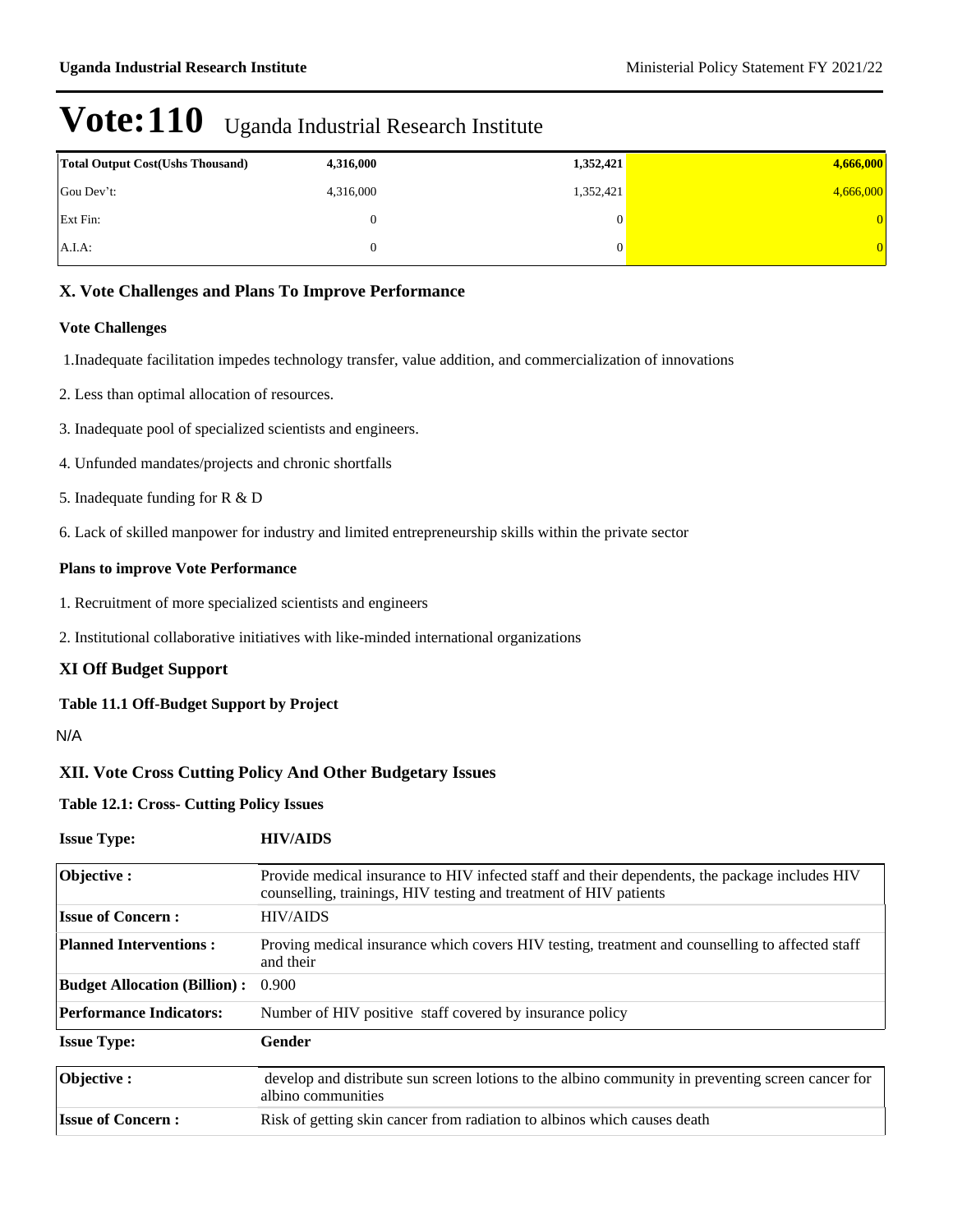|  | Vote: 110 Uganda Industrial Research Institute |
|--|------------------------------------------------|
|--|------------------------------------------------|

| <b>Planned Interventions:</b>       | Continue developing and distributing sun screen lotions to the albino community in preventing<br>screen cancer for albino communities                                                                                                                |
|-------------------------------------|------------------------------------------------------------------------------------------------------------------------------------------------------------------------------------------------------------------------------------------------------|
| <b>Budget Allocation (Billion):</b> | 0.020                                                                                                                                                                                                                                                |
| <b>Performance Indicators:</b>      | Number of sun screen lotions developed and distributed to the albino community                                                                                                                                                                       |
| Objective:                          | Reduce number of girl child school drop outs by providing affordable sanitary pads                                                                                                                                                                   |
| <b>Issue of Concern:</b>            | High rate of girl child school drop out                                                                                                                                                                                                              |
| <b>Planned Interventions:</b>       | Develop local sanitary pads, a sustainable and inclusive solution to girls and women empowerment<br>in Uganda; Improving Girls health, dignity and confidence to engage actively in all income<br>generation and livelihood activities and education |
| <b>Budget Allocation (Billion):</b> | 1.200                                                                                                                                                                                                                                                |
| <b>Performance Indicators:</b>      | Number of school going children supported with local affordable pads                                                                                                                                                                                 |
| Objective:                          | Prevent infant mortality by designing MUTIMA-Diagnostic tool for prevention of pneumonia in<br>infants                                                                                                                                               |
| <b>Issue of Concern:</b>            | High infant mortality rates caused by pneumonia                                                                                                                                                                                                      |
| <b>Planned Interventions:</b>       | Integration of respiratory, heart rate and oximetry circuits for final design/Casing design of<br>MUTIMA- Diagnostic tool for prevention of pneumonia in infants                                                                                     |
| <b>Budget Allocation (Billion):</b> | 0.020                                                                                                                                                                                                                                                |
| <b>Performance Indicators:</b>      | Number of infants supported                                                                                                                                                                                                                          |
| <b>Issue Type:</b>                  | <b>Enviroment</b>                                                                                                                                                                                                                                    |
| Objective:                          | To develop technologies which are environmental friendly such as solar energy                                                                                                                                                                        |
| <b>Issue of Concern:</b>            | There is reduction of forest cover through increased deforestation                                                                                                                                                                                   |
| <b>Planned Interventions:</b>       | continue promotion briquette as an alternative source of fuel from agricultural wastes such as<br>maize stalk for rural communities which can not afford gas and depend on charcoal                                                                  |
| <b>Budget Allocation (Billion):</b> | 0.030                                                                                                                                                                                                                                                |
| <b>Performance Indicators:</b>      | Number of local communities trained on the use of briquettes                                                                                                                                                                                         |

### **XIII. Personnel Information**

## **Table 13.1 Staff Establishment Analysis**

| <b>Title</b>                              | <b>Salary Scale</b>  | <b>Number Of Approved Positions</b> | <b>Number Of Filled Positions</b> |
|-------------------------------------------|----------------------|-------------------------------------|-----------------------------------|
| Head Procumentand Disposal Unit           | UIRI SC 3            |                                     | $\Omega$                          |
| Research Techinican                       | <b>UIRI SC 4</b>     |                                     | 0                                 |
| Security Officer                          | UIRI SC <sub>4</sub> |                                     | $\theta$                          |
| Mechanical Technician                     | UIRI SC 5            | 4                                   | $\vert$                           |
| Electrical Technician, Kabale<br>Projects | UIRI SC 6            |                                     | $\Omega$                          |
| <b>Production Technician</b>              | UIRI SC 6            |                                     | $\Omega$                          |
| Research Technician                       | UIRI SC 6            |                                     | $\Omega$                          |
| <b>Machine Operator</b>                   | UIRI SC 7            |                                     | $\Omega$                          |
| <b>Energy System Engineer</b>             | UIRI SC 8            |                                     | $\theta$                          |